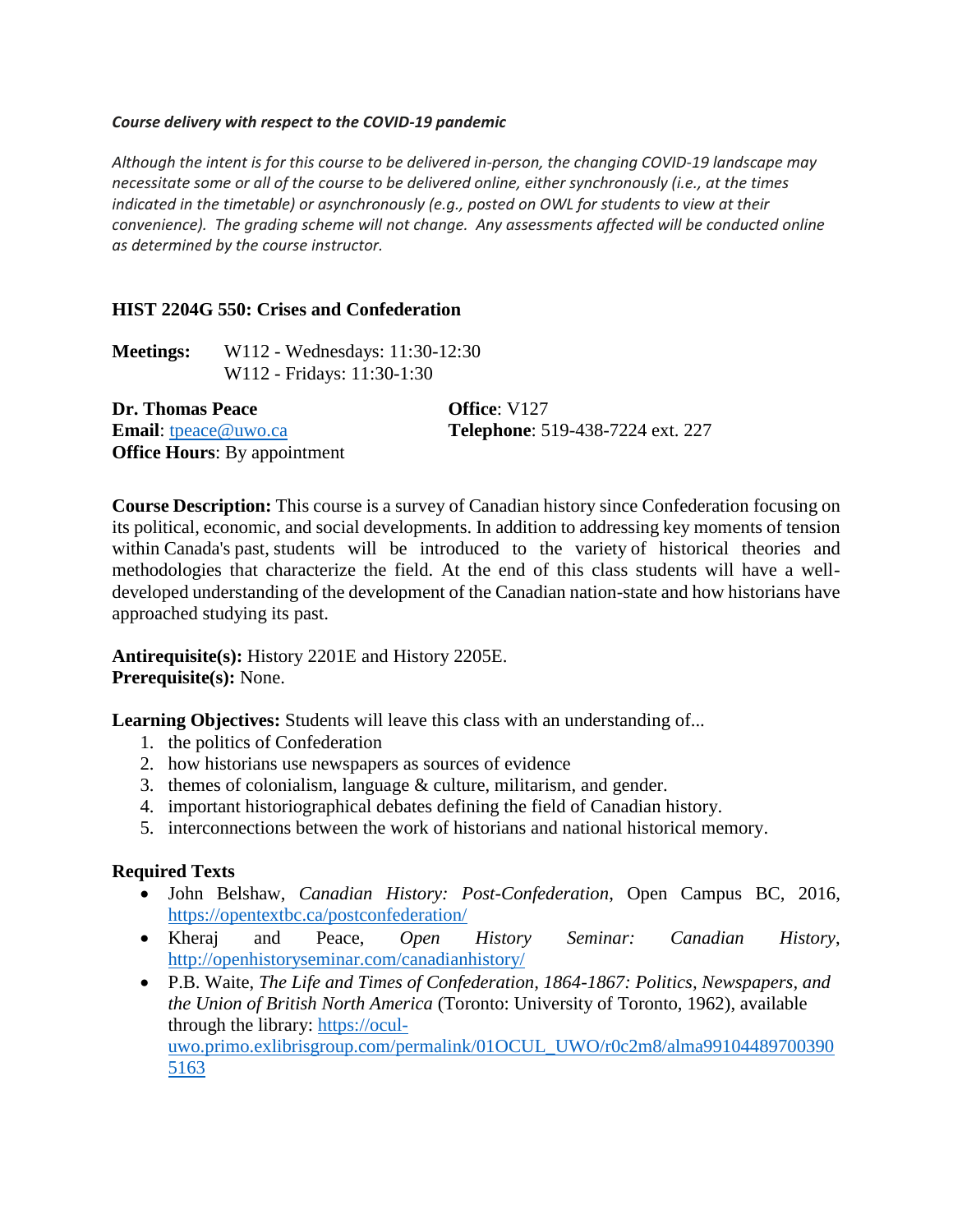

## **Assignments: Canada at Confederation**

Using the issues of the *London Free Press* and *London Advertiser* on, before, and after July 1 1867 assess the importance of the event on our city.

You can access these issues of the *Free Press* here: [https://www-canadiana](https://www-canadiana-ca.proxy1.lib.uwo.ca/view/oocihm.N_00303_186611)[ca.proxy1.lib.uwo.ca/view/oocihm.N\\_00303\\_186611](https://www-canadiana-ca.proxy1.lib.uwo.ca/view/oocihm.N_00303_186611) (see images 690-720). The pages from the *Advertiser* will be loaded into the "Resources" section on OWL.

You will do three activities based on this work:

- 1. **London in July 1867**: Based on your reading of London's two main newspapers, write a 750-word reflection addressing the central issues about which Londoners were concerned at the end of June/beginning of July 1867. How important was Confederation?
	- a. Due Date: **February 11**
	- b. Percentage of final grade: **15%**
- 2. **Book Review:** After reading P.B. Waite's *The Life and Times of Confederation* write a 750-word book review that assesses the degree to which your reading of the *Free Press*  and *Advertiser* aligns with the conclusions Waite reaches about Confederation. A good book review will tell the reader about the core ideas explored in the book, its strengths and weaknesses and – in this case – specifically build on your newspaper research.
	- a. Due Date: **March 11**
	- b. Percentage of final grade: **15%**
- 3. **Using Newspapers as Historical Sources:** Thinking about our course as a whole and how Canada developed over the past 150+ years, write a 1000-word essay assessing the degree to which newspapers are useful sources for understanding Canada's past. How well do they represent something we might call a "Canadian perspective" on the past? You should draw on at least three peer reviewed journal articles.
	- a. Due Date: **April 6**
	- b. Percentage of final grade: **20%**

## **IMPORTANT NOTES:**

 As an encouragement to improve your writing, a **5% bonus** will be awarded for assignments that have been reviewed *at least one week* prior to submission by Writing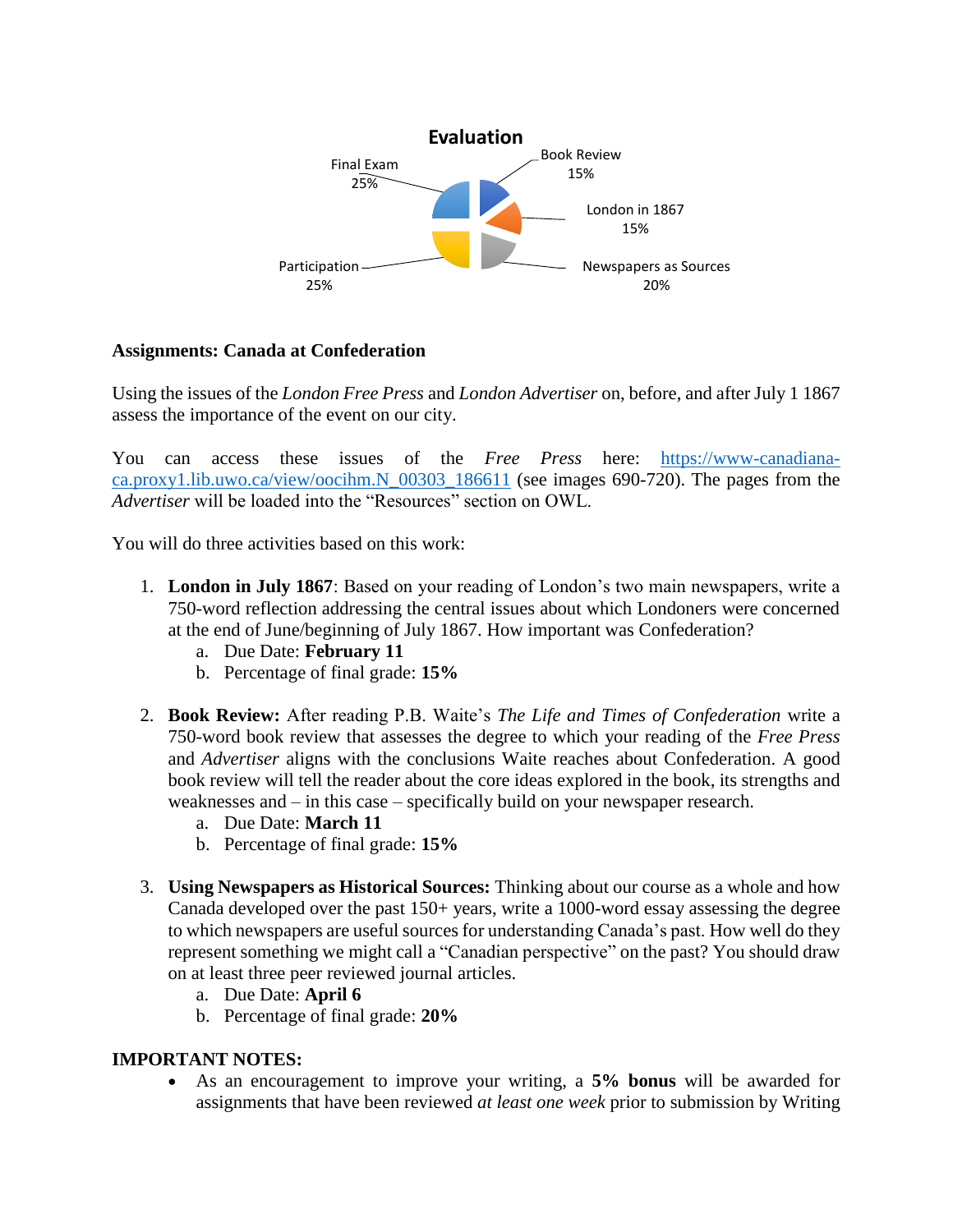Centre staff during a consultation/visit. Bring your "Proof of Consultation" form with you to the writing centre for staff to sign. Hand it in with your essay.

# **Participation - 25%**

Attendance and participation will account for **10% of your final grade**. After each class, you will be assigned a mark out of 10 (gauging your participation in that class). Your mark will be comprised of the average of these grades. Participation marks are also pro-rated; for example, if you attend only 80% of the tutorials, you will be eligible for a maximum of 80% of the mark. **Students who attend fewer than 50% of the tutorials will be given zeroes for their tutorial marks.** There are always valid reasons why you cannot attend class. Please notify me in advance if you cannot attend class or if you risk a prolonged absence. It is easier to work out extenuating circumstances before they arise. Self Reported Absences may be used for assignments, but will not be taken into considering when determining your final participation grade.

 A significant portion of your participation in this class will take place on the *Open History Seminar*. **15% of your final grade** will assess the degree and quality with which you participated in annotating our readings. Participation in the *Open History Seminar* requires you to annotate the material through our group in Hypothes.is: [https://hypothes.is/groups/Y51mjvqw/his2204g-2022.](https://hypothes.is/groups/Y51mjvqw/his2204g-2022) Annotations must be complete 24 hours before the class meetings when the readings will be discussed.

# **Final Exam - 25%**

The final exam will consist of two essay questions and a short answer question. The short answer question will ask you to write a paragraph or two explaining the relevance of six terms or phrases from the glossaries at the end of each of Belshaw's chapters. Answers should connect to course content beyond the textbook (i.e. lectures and supplemental readings). The first essay question will ask you to assess the themes covered in one of our units. The final essay will draw together the course as a whole, asking you to reflect on Canada's post-Confederation history more broadly. Students are expected to be familiar with the material from **all lectures, in-class discussions and readings**.

**Appeals:** Should you wish to discuss a mark on an assignment, please wait at least one day after its return so that you can digest the comments I have given you. You should then come to see me prepared to discuss why you feel your mark is inadequate, drawing explicitly from the goals, task and evaluation guidelines included in the syllabus above. Marks will only be adjusted if you can put together a convincing argument as to why your work better matches higher-grade criteria described in the syllabus. If after our meeting you wish to appeal further, I will arrange for one of my colleagues to assess your work, before encouraging you to appeal through the dean's office.

**Plagiarism:** In this course, you will receive a zero for work that you have copied from another student or source; likewise, you will receive a zero if you submit work that you have submitted elsewhere. You can familiarize yourself with our rules about academic misconduct here: [https://www.westerncalendar.uwo.ca/PolicyPages.cfm?Command=showCategory&PolicyCatego](https://www.westerncalendar.uwo.ca/PolicyPages.cfm?Command=showCategory&PolicyCategoryID=1&SelectedCalendar=Live&ArchiveID=#Page_20)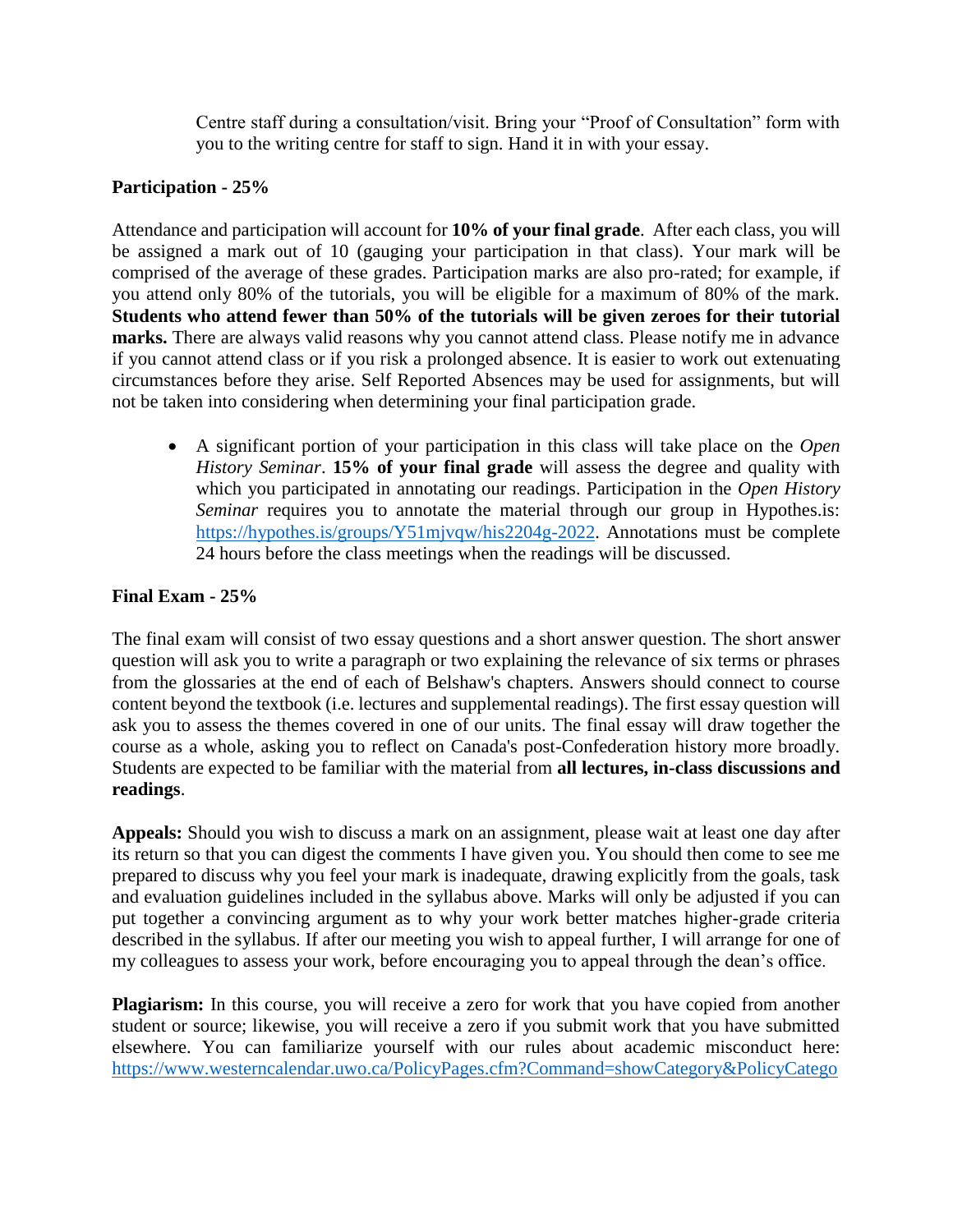# [ryID=1&SelectedCalendar=Live&ArchiveID=#Page\\_20](https://www.westerncalendar.uwo.ca/PolicyPages.cfm?Command=showCategory&PolicyCategoryID=1&SelectedCalendar=Live&ArchiveID=#Page_20)

# *Course Schedule*

January 12: Course Introduction

January 14: Stakes and Stakeholders of Confederation

• Dictionary of Canadian Biography entry

January 19: Fighting for Responsible Government

 $\bullet$  Belshaw, chap. 1.

January 21: Confederation Debates

- Open History Seminar: <http://openhistoryseminar.com/canadianhistory/chapter/introduction-8/>
- Assignment discussion: London at Confederation

# **Unit 1: Colonialism and Indigenous Peoples**

January 26: Indian Act

 $\bullet$  Belshaw, chap. 11

January 28: Treaties and Treaty Making

- Open History Seminar: What makes a treaty? <http://openhistoryseminar.com/canadianhistory/chapter/introduction-5/>
- Discussion: What place did Indigenous Peoples have in Confederation?

February 2: Colonizing the West

 $\bullet$  Belshaw, chap. 2

February 4: The Trial of Louis Riel

- Open History Seminar: <https://openhistoryseminar.com/canadianhistory/chapter/introduction-9/>
- Assignment Discussion: What was London like in July 1867?

February 9: Huron and Residential Schools

TRC, *Executive Summary,* "The History," 37-70.

February 11: Residential Schools and Health – **Research Report Due**

- Open History Seminar: <http://openhistoryseminar.com/canadianhistory/chapter/introduction-20/>
- Discussion: What are the responsibilities of our school, governments, and the churches towards Residential School Survivors and their descendants?

# **Unit 3: Biculturalism and Multiculturalism**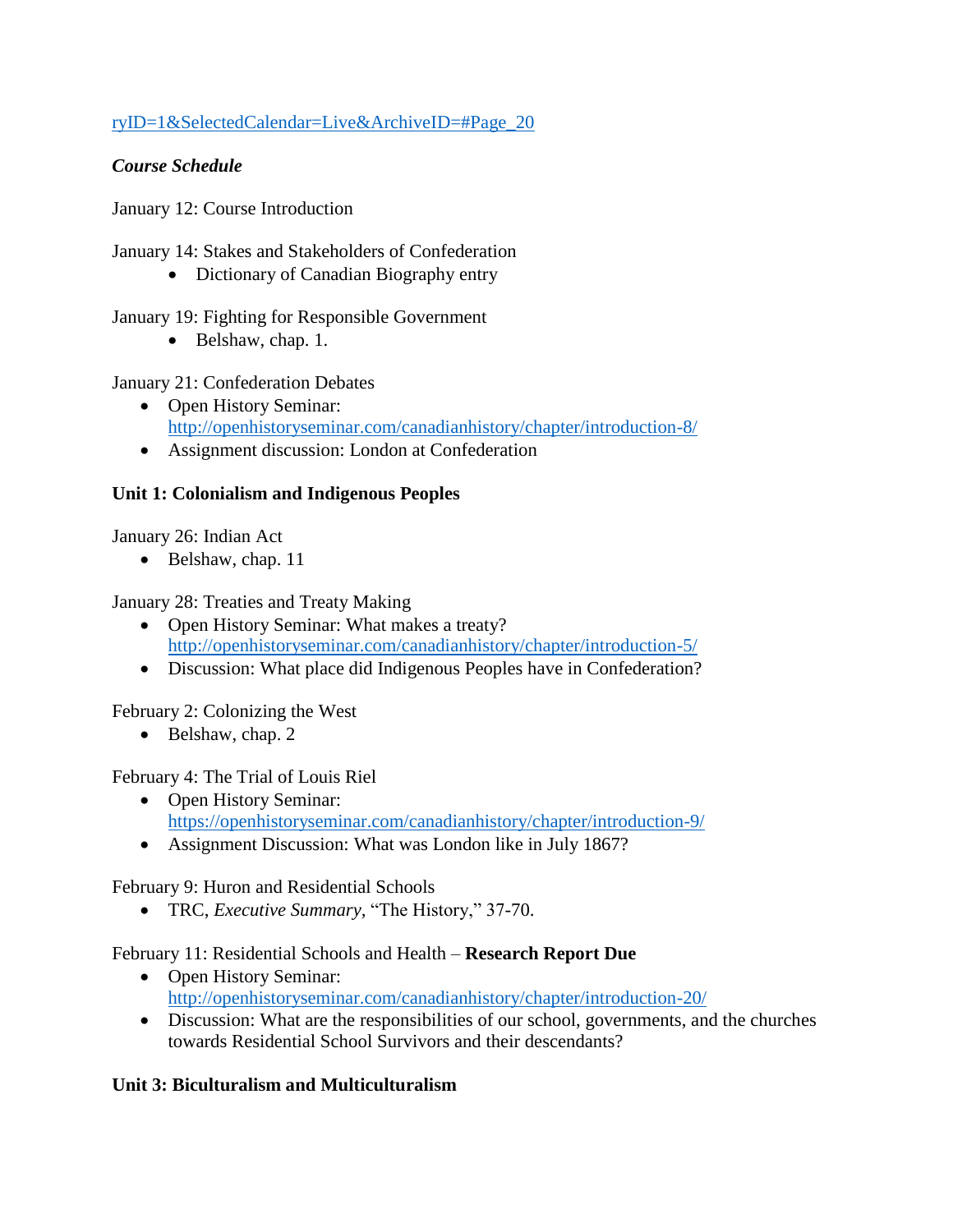February 16: Immigrations and Urbanization

Belshaw, chap. 3.1-3.7, 5.1-5.8, 7.1-7.8;

February 18: Drugs, Race and Moral Panic

- Open History Seminar: <http://openhistoryseminar.com/canadianhistory/chapter/introduction-14/>
- Assignment Discussion: How do we evaluate a book?

# February 23-25: **READING WEEK**

March 2: Language and Confederation

 $\bullet$  Belshaw, chap. 4

March 4: The Quiet Revolution

- $\bullet$  Belshaw, chap. 9.9-9.11
- Open History Seminar: <http://openhistoryseminar.com/canadianhistory/chapter/introduction-19/>
- Assignment Discussion: How do the *Free Press* and *Advertiser* align with Waite's conclusions?

March 9: From Biculturalism to Multiculturalism

Belshaw, chap. 5.11-5.13, 10.8, 12.5-12.6

# March 11: White Paper/Red Paper - **Book Reviews Due**

• Open History Seminar: White Paper/Red Paper: <http://openhistoryseminar.com/canadianhistory/chapter/introduction/>

## **Unit 4: The Warrior Nation and the State**

March 16: Canada First and the British Empire

Belshaw, chap. 4.5-4.8, 5.9, chap. 6, 12.8, 12.12

March 18: Canada's Wars & Propaganda

- Open History Seminar: <http://openhistoryseminar.com/canadianhistory/chapter/introduction-15/> <http://openhistoryseminar.com/canadianhistory/chapter/introduction-17/>
- Assignment Discussion: How well do newspapers represent the past?

## March 23: Lecture: Canada goes Nuclear

 $\bullet$  Belshaw, chap. 9

## March 25: Canadian Culture

- Open History Seminar: <https://openhistoryseminar.com/canadianhistory/chapter/introduction-22/>
- Assignment Discussion: What do historians need to consider when using newspapers as historical sources?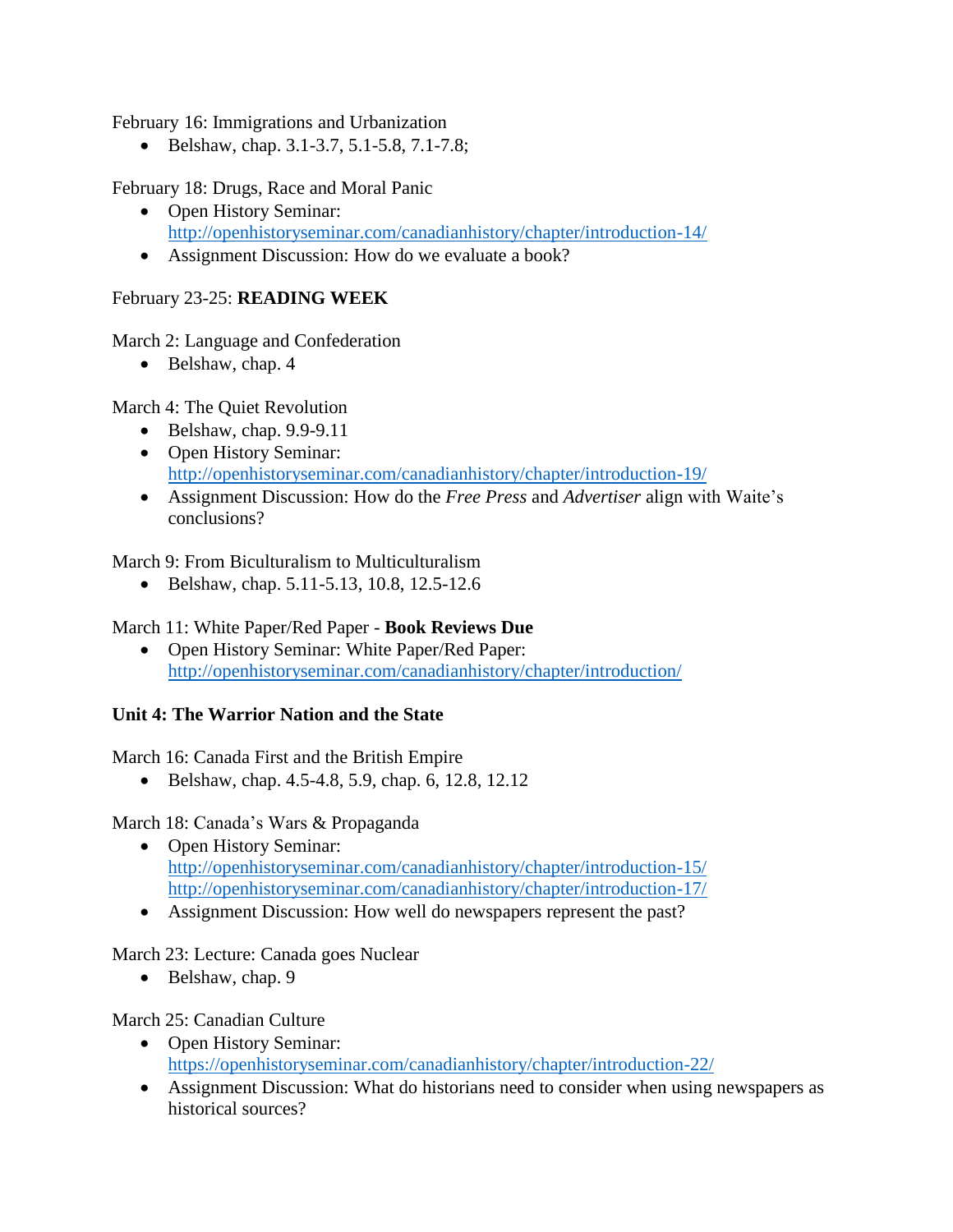March 30: Sovereignty Debates & Repatriation

• Belshaw, chap. 10 (reading prep for Friday)

## April 6: Medicare **– Final Essay Due**

• Open History Seminar: <http://openhistoryseminar.com/canadianhistory/chapter/introduction-21/>

April 8: Review for the exam

• Belshaw, chap. 12.1

## **Department of History Appendix**

The History Department has specified that:

1. All essays are to be submitted in hard copy, typed and double-spaced on substantial white paper.

2. Footnotes, endnotes and bibliographies are to be prepared according to the Departmental Guide (which follows).

3. Written assignments are due at the beginning of class. Late marks are calculated on the paper copy submitted to the instructor or in the Essay Drop Box. Late penalties are calculated according to calendar day, including weekends.

4. In first and second year courses lateness will be penalized as follows: First day late -- 3 marks deduction. Each subsequent calendar day late -- 2 marks per day deduction.

5. Third and fourth year seminars will be penalized for lateness at the rate of half a grade (5%) per day.

6. No paper or seminar will be accepted if it is more than seven calendar days late.

7. Extensions will only be given for assignments worth more than 10% with medical documentation submitted through Academic Counseling.

8. Students must complete the written assignments worth more than 10% to pass essay courses.

## **Guide to Footnotes and Bibliographies: Huron History Department**

Footnotes have several purposes in a history paper:

- 1- They acknowledge your use of other peoples' opinions and ideas.
- 2- They allow the reader to immediately find your reference.
- 3- They give authority for a fact which might be questioned.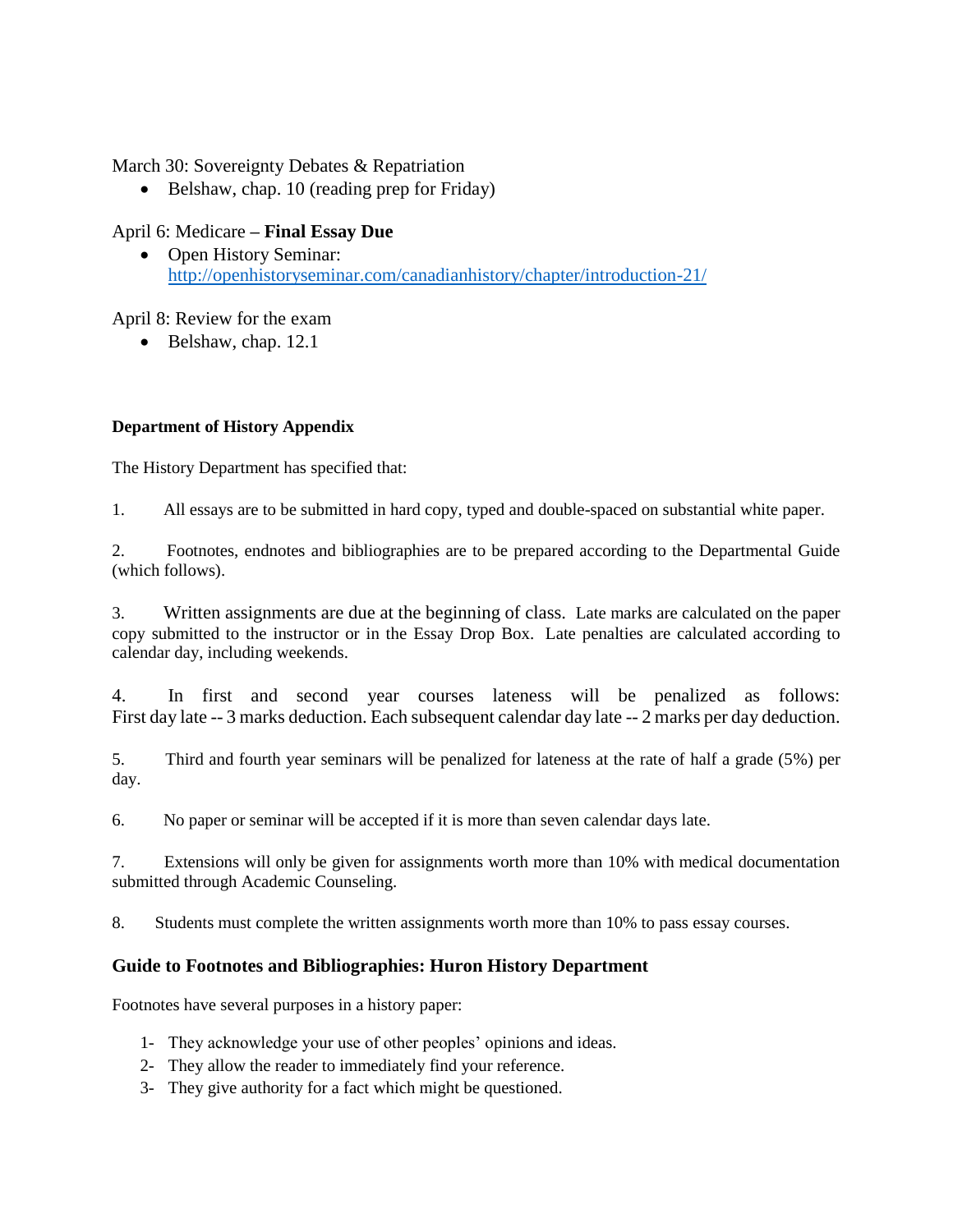4- They tell the reader when a source was written.

Footnotes can appear either at the bottom of the page or collected together at the end of the essay where they are referred to as endnotes. The numeral indicating the footnotes should come at the end of the quotation or the sentence, usually as a superscript. <sup>1</sup>

A footnote gives four main pieces of information which are set off by commas in the following order:

- 1. Author (surname *after* initials or first name),
- 2. Title
	- o The title of a book is underlined or written in *italics*.
	- o The title of an article is put within quotation marks, followed by the periodical in which it was published, underlined or in *italics*
	- o Place and date of publication in parentheses ( ),
	- o A fuller reference will include the publisher after the place of publication.
	- o Article citations do not include the place of publication and publisher.
- 3. Page number (including volume number if necessary)

For example:

1 J.M.S. Careless, *Canada, A Story of Challenge* (Toronto, Macmillan Co. of Canada, 1970), 207.

<sup>2</sup>Basil Davidson, "Questions about Nationalism", *African Affairs* 76 (1977), 42.

In subsequent references, a shorter reference can be used. It should include the author's last name, a meaningful short title, and page numbers. For example:

<sup>3</sup>Careless, *Canada*, 179-206.

Where the reference is *exactly* the same as the preceding one, the Latin abbreviation *ibid*. can be used; where it is the same, but the page number is different, use *ibid*., followed by the relevant page number. However, the short title form is preferable for subsequent references and the use of other Latin abbreviations such as *op.cit*. is not recommended.

Examples:

 $\overline{a}$ 

a) for a book by a single author: Author, title (place of publication: press, year), p#.

Elizabeth Wilson, *Shostakovich: A Life Remembered* (Princeton: Princeton University Press, 1994), 324.

b) for an article in a book that has chapters by different people: Author, "title of chapter," in title of book, ed. editor's name (place of publication: press, year), total pages of article, page number you are referencing.

<sup>1</sup> They should be in Arabic, not Roman numerals or letters.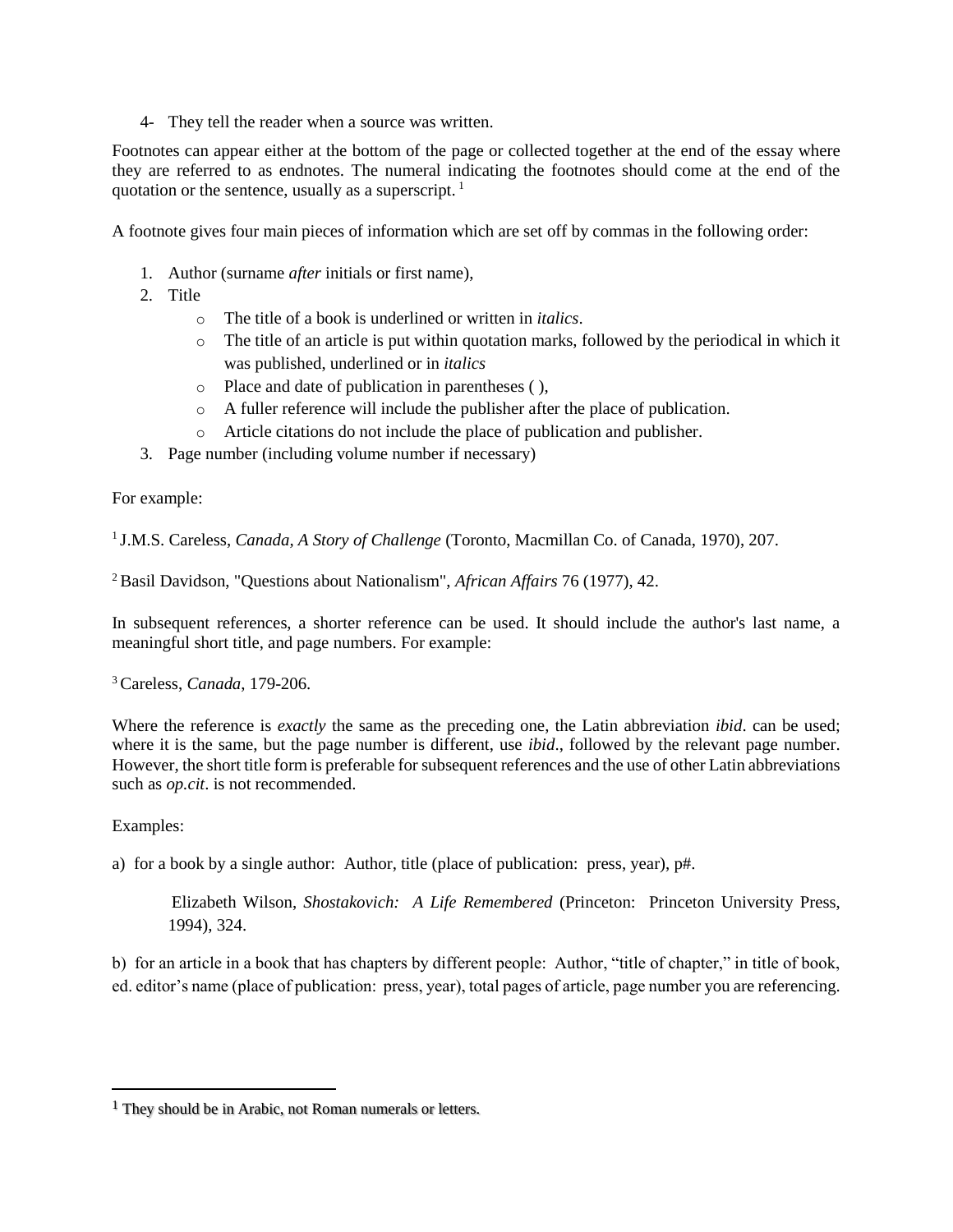Elizabeth Heinemann, "The Hour of the Woman: Memories of Germany's `Crisis Years' and West German National Identity," in *The Miracle Years: A Cultural History of West Germany, 1949- 1968*, ed. Hanna Schissler (Princeton: Princeton University Press, 2001), 21-56, 34.

c) for an article in a journal, magazine, or newspaper: Author, "title of article," title of periodical, vol. # , issue # (year): total pages, the page you are referencing.

Gale Stokes, "The Social Origins of East European Politics," *Eastern European Politics and Societies* 1, 1 (1987): 30-74, 65.

d) for an old work that has been reissued: Try to find a way to include the original publication date somewhere. The easiest method is to use brackets.

Sigmund Freud, *The Interpretation of Dreams*. Trans. and ed. James Strachey (New York: Avon Books, 1965 [1900]), 175.

## **Bibliography**

All the works you consulted, not just those cited in the footnotes, should be included in the bibliography. You may be required to prepare an annotated bibliography, in which you comment on the contents, utility, or worth of each source. If so, make sure you understand what the instructor expects, in particular the length as well as the nature of each annotation.

Generally, list the sources in alphabetical order, by author. The format for a bibliography is similar to that for footnotes, except that the author's surname *precedes* the other names and initials, periods instead of commas are used to divide the constituent parts, publication data is not put in brackets, and pages numbers are not included except in the case of articles where the full page reference is necessary. For example:

Careless, J.M.S. *The Union of the Canadas. The Growth of Canadian Institutions 1841-1857*. Toronto: McClelland and Stewart, 1967.

Davidson, Basil. "Questions about Nationalism". *African Affairs* 76 (1977), 39-46.

<http://history.utoronto.ca/undergraduate/learn-more/essay-writing-guide> . Accessed December 6, 2018.

Professor Julie Hessler's Guide to Footnotes: [http://darkwing.uoregon.edu/~hessler/.](http://darkwing.uoregon.edu/~hessler/) Accessed October 22, 2012.



**Appendix to Course Outlines: Academic Policies & Regulations 2021 - 2022**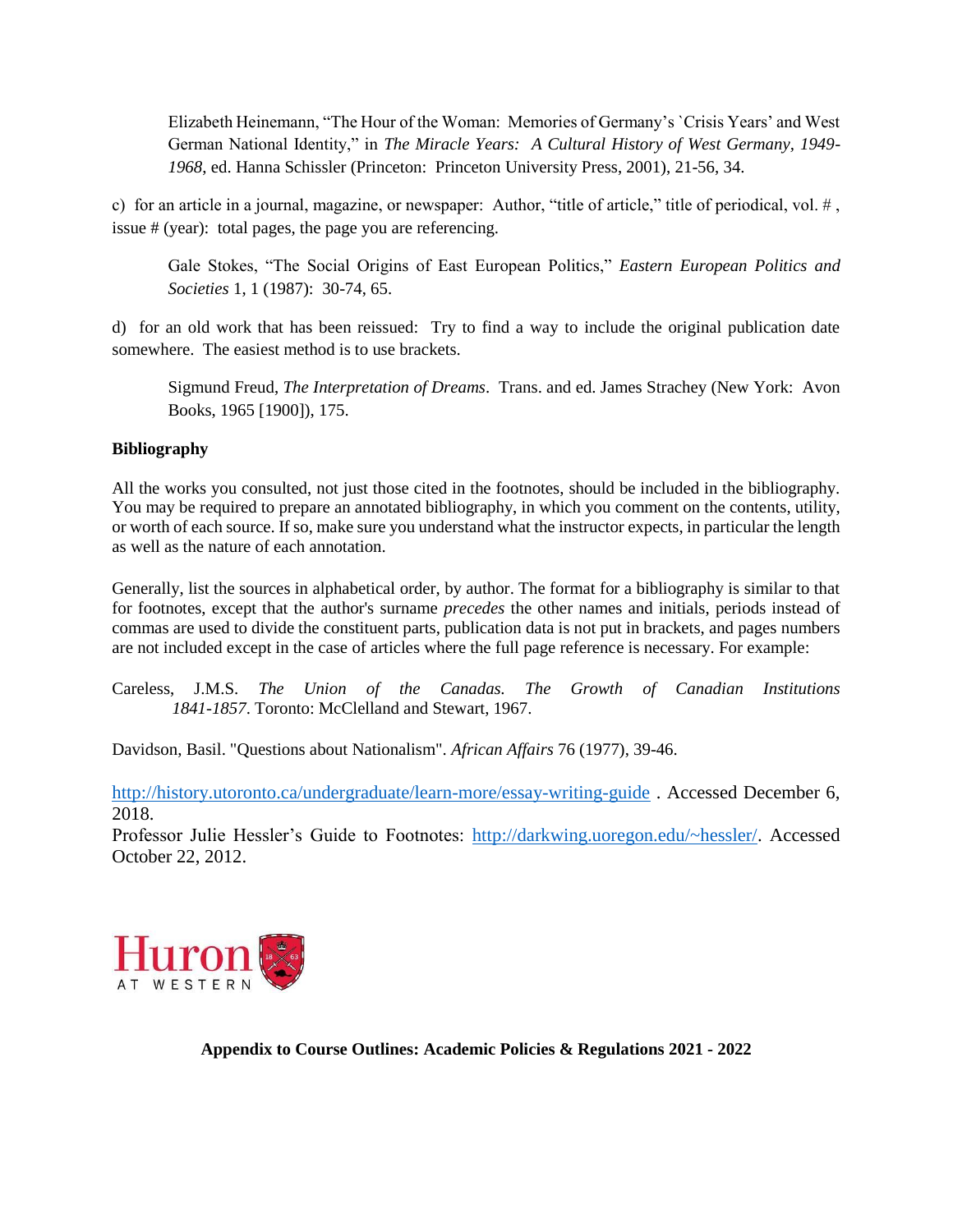### **Mandatory Use of Masks in Classrooms**

Students will be expected to wear triple layer non-medical masks at all times in the classroom as per Huron policy and public health directives. Students are now permitted to drink water in class by lifting and replacing the mask each time a drink is taken. Students will be able to eat and drink outside of the classroom during scheduled breaks.

Students unwilling to wear a mask as stipulated by Huron policy and public health directives will be referred to the Dean's Office, and such actions will be considered a violation of the Huron Student Code of Conduct.

#### **Pandemic Contingency**

In the event of a COVID-19 resurgence during the course that necessitates the course delivery moving away from face-to-face interaction, all remaining course content will be delivered entirely online, typically using a combination of synchronous instruction (i.e., at the times indicated in the timetable) and asynchronous material (e.g., posted on OWL for students to view at their convenience). Any remaining assessments will also be conducted online at the discretion of the course instructor. In the unlikely event that changes to the grading scheme are necessary, these changes will be clearly communicated as soon as possible.

#### **Student Code of Conduct**

Membership in the community of Huron University College and Western University implies acceptance by every student of the principle of respect for the rights, responsibilities, dignity and well-being of others and a readiness to support an environment conducive to the intellectual and personal growth of all who study, work and live within it. Upon registration, students assume the responsibilities that such registration entails. While in the physical or online classroom, students are expected to behave in a manner that supports the learning environment of others. Please review the Student Code of Conduct at: [https://huronatwestern.ca/sites/default/files/Res%20Life/Student%20Code%20of%20Conduct%20-](https://huronatwestern.ca/sites/default/files/Res%20Life/Student%20Code%20of%20Conduct%20-%20Revised%20September%202019.pdf) [%20Revised%20September%202019.pdf.](https://huronatwestern.ca/sites/default/files/Res%20Life/Student%20Code%20of%20Conduct%20-%20Revised%20September%202019.pdf)

### **Prerequisite and Antirequisite Information**

Students are responsible for ensuring that they have successfully completed all course prerequisites and that they have not completed any course antirequisites. Unless you have either the requisites for this course or written special permission from your Dean to enroll in it, you may be removed from this course and it will be deleted from your record. This decision may not be appealed. You will receive no adjustment to your fees in the event that you are dropped from a course for failing to have the necessary prerequisites.

#### **Attendance Regulations for Examinations**

A student is entitled to be examined in courses in which registration is maintained, subject to the following limitations:

- 1) A student may be debarred from writing the final examination for failure to maintain satisfactory academic standing throughout the year.
- 2) Any student who, in the opinion of the instructor, is absent too frequently from class or laboratory periods in any course will be reported to the Dean of the Faculty offering the course (after due warning has been given). On the recommendation of the Department concerned, and with the permission of the Dean of that Faculty, the student will be debarred from taking the regular examination in the course. The Dean of the Faculty offering the course will communicate that decision to the Dean of the Faculty of registration.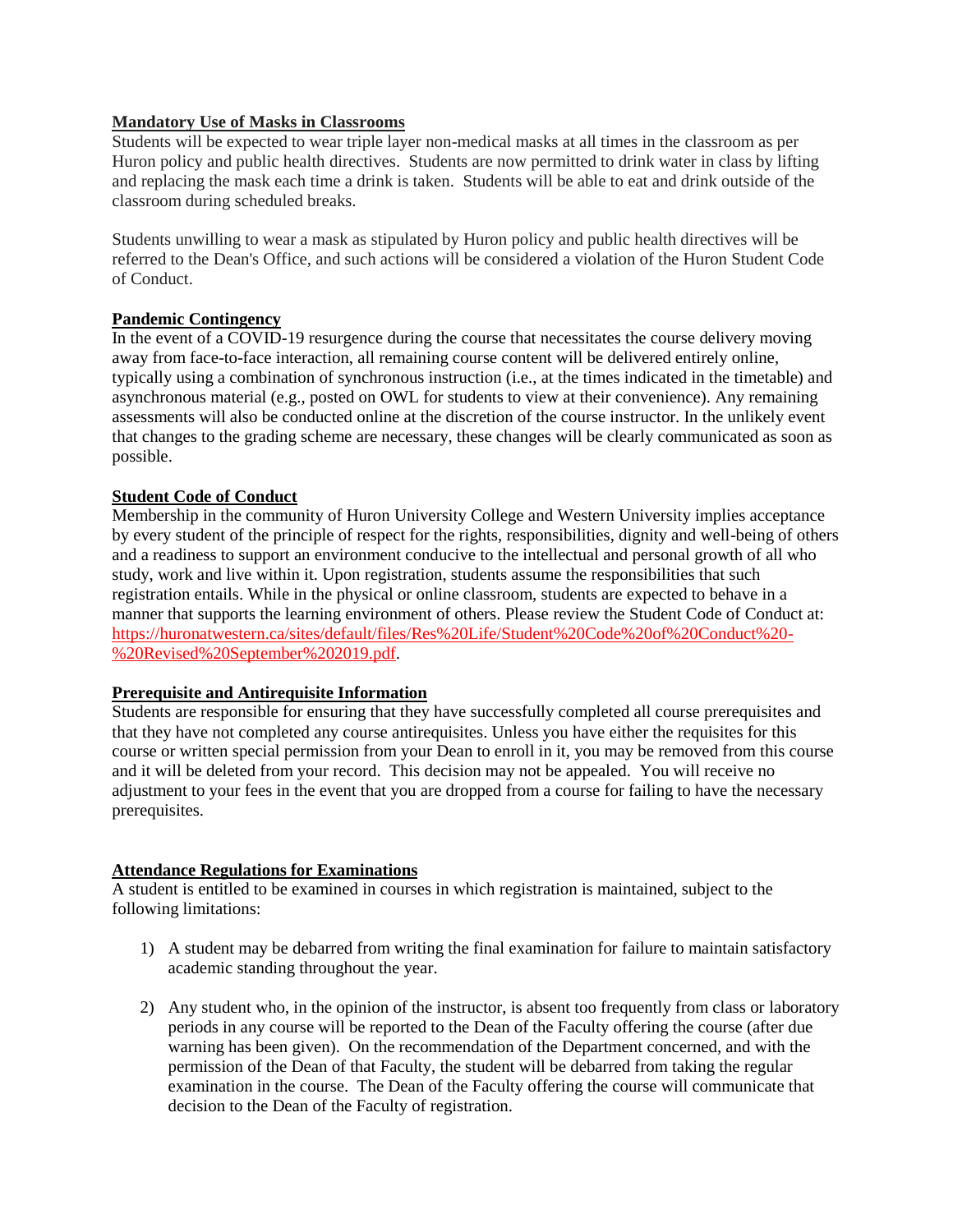Review the policy on Attendance Regulations for Examinations here: [https://www.uwo.ca/univsec/pdf/academic\\_policies/exam/attendance.pdf.](https://www.uwo.ca/univsec/pdf/academic_policies/exam/attendance.pdf)

### **Statement on Academic Offences**

Scholastic offences are taken seriously and students are directed to read the appropriate policy, specifically, the definition of what constitutes a Scholastic Offence, at the following website: [https://www.uwo.ca/univsec/pdf/academic\\_policies/appeals/scholastic\\_discipline\\_undergrad.pdf.](https://www.uwo.ca/univsec/pdf/academic_policies/appeals/scholastic_discipline_undergrad.pdf) The appeals process is also outlined in this policy as well as more generally at the following website: [https://www.uwo.ca/univsec/pdf/academic\\_policies/appeals/appealsundergrad.pdf.](https://www.uwo.ca/univsec/pdf/academic_policies/appeals/appealsundergrad.pdf)

## **Turnitin.com**

All required papers may be subject to submission for textual similarity review to the commercial plagiarism detection software under license to the University for the detection of plagiarism. All papers submitted for such checking will be included as source documents in the reference database for the purpose of detecting plagiarism of papers subsequently submitted to the system. Use of the service is subject to the licensing agreement, currently between The University of Western Ontario and Turnitin.com [\(http://www.turnitin.com\)](http://www.turnitin.com/).

### **Statement on Use of Electronic Devices**

It is not appropriate to use electronic devices (such as, but not limited to, laptops, cell phones) in the classroom for non-classroom activities. Such activity is disruptive and distracting to other students and to the instructor, and can inhibit learning. Students are expected to respect the classroom environment and to refrain from inappropriate use of technology and other electronic devices in class.

### **Statement on Use of Personal Response Systems ("Clickers")**

Personal Response Systems ("clickers") may be used in some classes. If clickers are to be used in a class, it is the responsibility of the student to ensure that the device is activated and functional. Students must see their instructor if they have any concerns about whether the clicker is malfunctioning. Students must use only their own clicker. If clicker records are used to compute a portion of the course grade:

- the use of somebody else's clicker in class constitutes a scholastic offence
- the possession of a clicker belonging to another student will be interpreted as an attempt to commit a scholastic offence.

### **Academic Consideration for Missed Work**

Students who are seeking academic consideration for missed work during the semester may submit a selfreported absence form online provided that the absence is **48 hours or less** and the other conditions specified in the Senate policy at

[https://www.uwo.ca/univsec/pdf/academic\\_policies/appeals/accommodation\\_illness.pdf](https://www.uwo.ca/univsec/pdf/academic_policies/appeals/accommodation_illness.pdf) are met.

Students whose absences are expected to last **longer than 48 hours**, or where the other conditions detailed in the policy are not met (e.g., work is worth more than 30% of the final grade, the student has already used 2 self-reported absences, the absence is during the final exam period), may receive academic consideration by submitting a Student Medical Certificate (for illness) or other appropriate documentation (for compassionate grounds). The Student Medical Certificate is available online at [https://www.uwo.ca/univsec/pdf/academic\\_policies/appeals/medicalform.pdf.](https://www.uwo.ca/univsec/pdf/academic_policies/appeals/medicalform.pdf)

All students pursuing academic consideration, regardless of type, must contact their instructors no less than 24 hours following the end of the period of absence to clarify how they will be expected to fulfill the academic responsibilities missed during their absence. **Students are reminded that they should**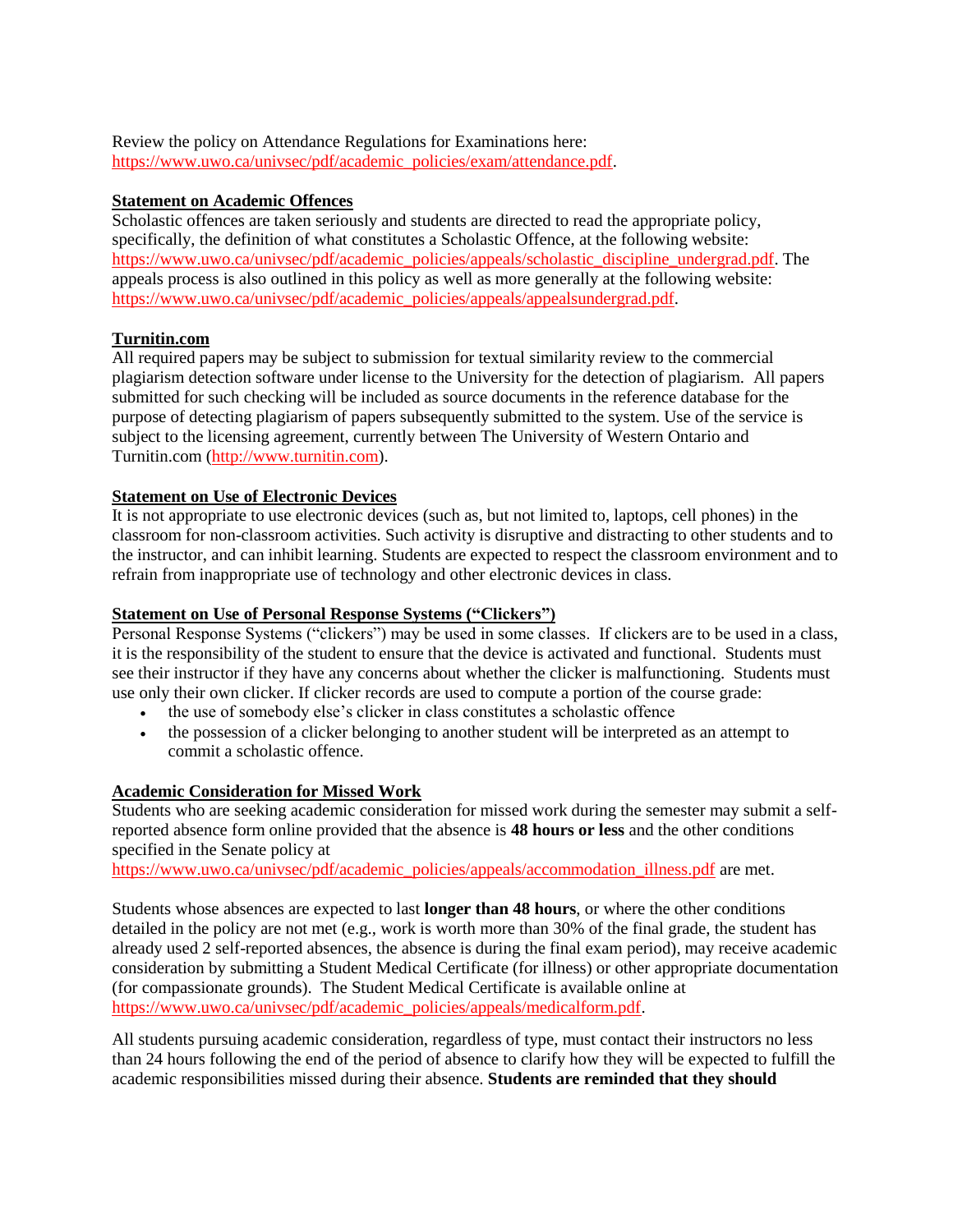### **consider carefully the implications of postponing tests or midterm exams or delaying submission of work, and are encouraged to make appropriate decisions based on their specific circumstances.**

Students who have conditions for which academic accommodation is appropriate, such as disabilities or ongoing or chronic health conditions, should work with Accessible Education Services to determine appropriate forms of accommodation. Further details concerning policies and procedures may be found at: [http://academicsupport.uwo.ca/.](http://academicsupport.uwo.ca/)

### **Policy on Academic Consideration for a Medical/ Non-Medical Absence**

### **(a) Consideration on Medical Grounds for assignments worth** *less than 10%* **of final grade: Consult Instructor Directly and Contact Academic Advising**

When seeking consideration on **medical grounds** for assignments worth *less than 10%* of the final course grade, and if the student has exceeded the maximum number of permissible Self-Reported absences, the student should contact the instructor directly. The student need only share broad outlines of the medical situation. The instructor **may** require the student to submit documentation to the academic advisors, in which case she or he will advise the student and inform the academic advisors to expect documentation. If documentation is requested, the student will need to complete and submit the [Student Medical Certificate.](https://www.uwo.ca/univsec/pdf/academic_policies/appeals/medicalform_15JUN.pdf) The instructor may not collect medical documentation. The advisors will contact the instructor when the medical documentation is received, and will outline the severity and duration of the medical challenge as expressed on the Student Medical Certificate and in any other supporting documentation. The student will be informed that the instructor has been notified of the presence of medical documentation, and will be instructed to work as quickly as possible with the instructor on an agreement for accommodation.

### **(b) Consideration on Non-Medical Grounds: Consult Huron Support Services/Academic Advising, or email [huronsss@uwo.ca.](mailto:huronsss@uwo.ca)**

Students seeking academic consideration for a **non-medical** absence (e.g. varsity sports, religious, compassionate, or bereavement) will be required to provide appropriate documentation where the conditions for a Self-Reported Absence have not been met, including where the student has exceeded the maximum number of permissible Self-Reported. All consideration requests must include a completed [Consideration Request Form.](https://huronatwestern.ca/sites/default/files/Forms/Academic%20Consideration%20Request%20Form%202020.pdf) Late penalties may apply at the discretion of the instructor.

Please review the full policy on Academic Consideration for medical and non-medical absence at: [https://www.uwo.ca/univsec/pdf/academic\\_policies/appeals/accommodation\\_illness.pdf.](https://www.uwo.ca/univsec/pdf/academic_policies/appeals/accommodation_illness.pdf) Consult [Huron](https://huronatwestern.ca/student-life/student-services/academic-advising/)  [Academic Advising](https://huronatwestern.ca/student-life/student-services/academic-advising/) at [huronsss@uwo.ca](mailto:huronsss@uwo.ca) for any further questions or information.

### **Support Services**

For advice on course selections, degree requirements, and for assistance with requests for medical accommodation, students should email an Academic Advisor in Huron's Student Support Services at [huronsss@uwo.ca.](mailto:huronsss@uwo.ca) An outline of the range of services offered is found on the Huron website at: [https://huronatwestern.ca/student-life/student-services/.](https://huronatwestern.ca/student-life/student-services/)

Department Chairs, Program Directors and Coordinators are also able to answer questions about individual programs. Contact information can be found on the Huron website at: [https://huronatwestern.ca/contact/faculty-staff-directory/.](https://huronatwestern.ca/contact/faculty-staff-directory/)

If you think that you are too far behind to catch up or that your workload is not manageable, you should consult your Academic Advisor. If you are considering reducing your workload by dropping one or more courses, this must be done by the appropriate deadlines. Please refer to the Advising website,